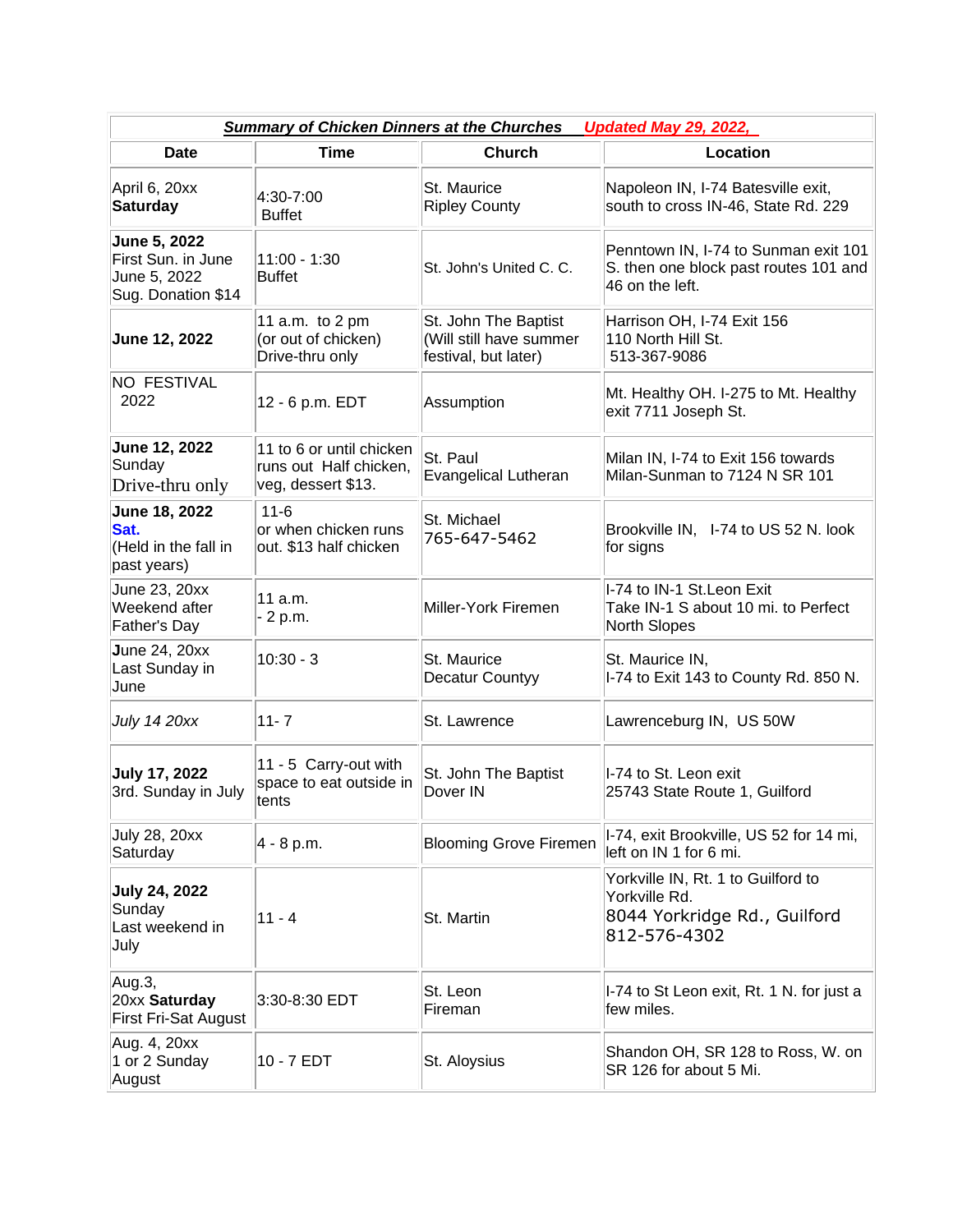| Aug. 5, 20xx<br>1st. Sunday<br>August                | $11 - 3$                        | St John Lutheran                                                                    | Hubbell's Corner IN, I-74 to St. Leon<br>exit, Rt. 1 to left on IN-46 to left on<br>Lawrenceville Rd. to right on N.<br>Dearborn |
|------------------------------------------------------|---------------------------------|-------------------------------------------------------------------------------------|----------------------------------------------------------------------------------------------------------------------------------|
| Aug. 14, 2022<br>2nd. Sunday<br>August               | $11 - 4$                        | St. Paul<br>812-576-4302                                                            | New Alsace IN, I-74 to St. Leon exit,<br>left Rt. 1 right on North Dearborn Rd.<br>8044 Yorkridge Rd., Guilford                  |
| Aug. 12, 20xx<br>2nd. Sunday<br>August               | $1 - 7$                         | St. Joseph                                                                          | Crescent Springs KY, I-75 to<br>Buttermilk Pk, West for 1/2 mi.                                                                  |
| Aug. 11, 20xx<br>Sunday<br>3rd. wknd in August       | $11 - 6$                        | St. John The Baptist<br>5361 Dry Ridge Rd,<br>Cincinnati, 45252<br>$(513)$ 385-8010 | Cincinnati OH, I-275, Colerain exit,<br>Dry Ridge Rd.                                                                            |
| Aug. 18, 20xx<br>(changed date<br>2016)              | 11 to 5                         | St. Nicholas                                                                        | Sunman IN, I-74 to SR 101 S.                                                                                                     |
| Aug. 1X, 20xx<br>3rd. Sun. Aug<br><b>CLOSED 2014</b> | $11 - 3$                        | St. Pius                                                                            | Ripley Cnty IN, I-74 to 101 S. to SR<br>48 W., right 4.5 mi. to 500E, turn left                                                  |
| Aug. 25, 20xx<br>Sat.<br>4th. Sat. in August         | 4 - 7 EST                       | Cedar Grove Firemen                                                                 | I-74, Brookville exit, US 52 North<br>(Holy Guardian Angels parish)                                                              |
| Sept. 1,<br>20xx Sunday<br>Sun. before Labor<br>Day  | 11 - 5 EST                      | St. Catherine<br>of Siena<br>(re-named)                                             | I-74, New Point-St. Maurice exit (one<br>past Batesville), right and right again                                                 |
| Sept. 1,<br>20xx Sunday<br>Sun. before Labor<br>Day  | <b>East Side</b><br>$11:30 - 7$ | St. Angela Merci                                                                    | Fayetteville OH, I275, exit 59B to 50E<br>for 20 miles, rt on Russell, rt. on Lake                                               |
| Sept. 5, 2022<br>Monday<br>Labor Day                 | $10:45 - 2:45$                  | St. Peter<br>1207 East Rd., Brookville<br>765-647-5462                              | I-74, St. Leon exit, right to SR 46, left<br>4-5 mi. to St. Peter's Rd., right 3 mi.                                             |
| Sept. 5, 2022<br>Monday<br>Labor Day                 | $11 - 6$                        | St. Anthony Of Padua<br>812-934-6218                                                | I-74 to IN-101exit, south to IN-46 west<br>for 4 - 5 miles --4773 Church Rd.,<br>Morris, IN                                      |
| Sept.8, 20xx<br>2nd. Saturday in<br>Sept.            | 4:30-7:30 EDT                   | Macedonia<br>Christian                                                              | I-74 New Haven Exit, right then left at<br>Carolina Trace, right on New<br>Biddinger                                             |
|                                                      |                                 |                                                                                     |                                                                                                                                  |
| Sept.8, 20xx<br>2nd. Sunday Sept.                    | $11 - 1:30$                     | St. John's UCC                                                                      | Penntown IN, I-74 to Sunman exit 101<br>S. then one block past routes 101 and<br>46                                              |
| Sept. 15, 20xx<br>3rd. Sunday in<br>Sept.            | $10:30 - 2$                     | St. Louis<br>13 St. Louis Pl.<br>812-934-3204                                       | Batesville IN, I-74 Batesville exit                                                                                              |